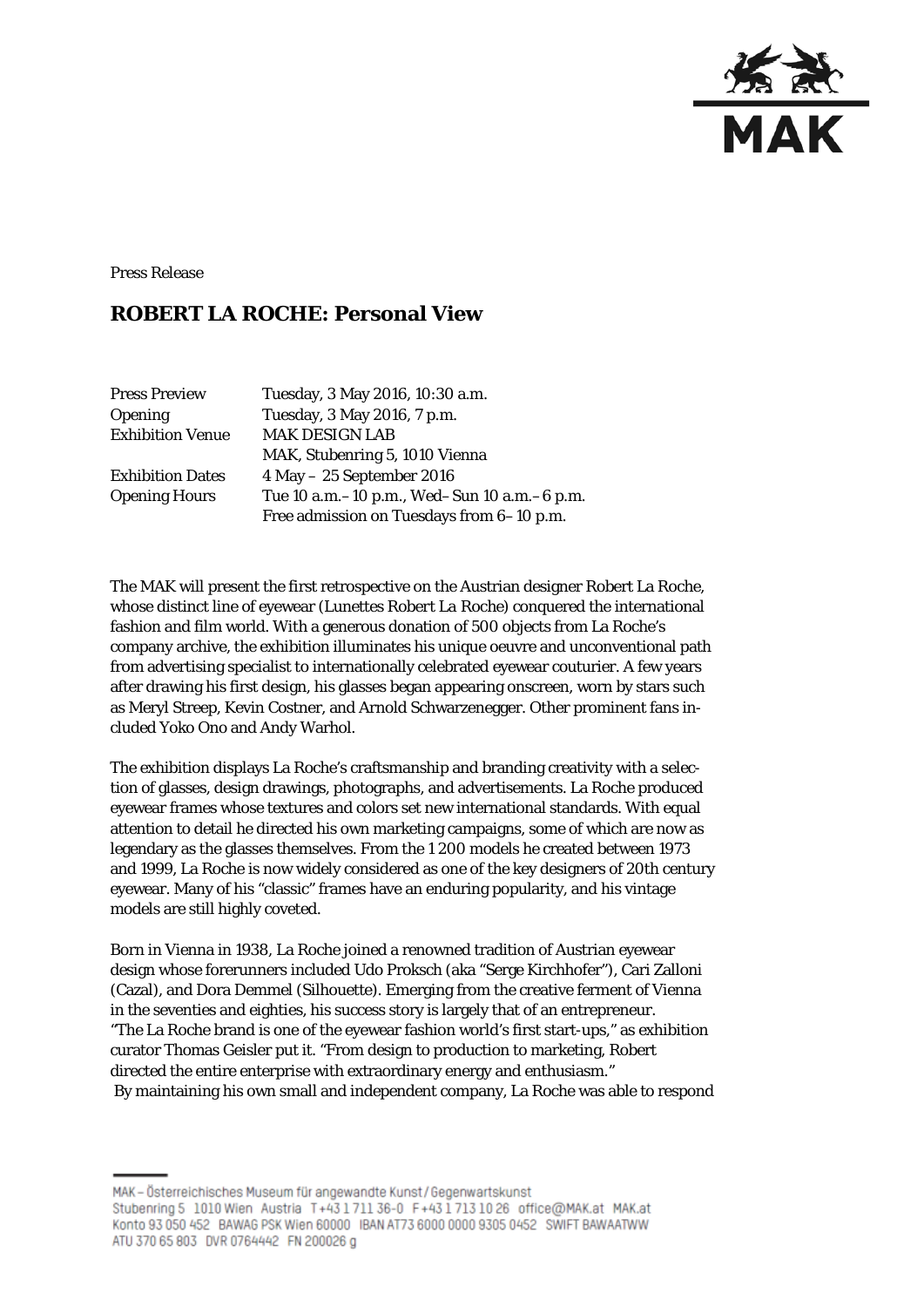

quickly with fresh designs whenever he sensed new trends developing in public taste. This often gave him a creative edge over his much larger competitors.

La Roche's birth as a glasses designer began in the early seventies while working as an executive for the Optyl company, founded by Austrian pioneering eyewear manufacturer Wilhelm Anger. From his work in marketing Viennaline, Christian Dior, Porsche Design, and CARRERA products, La Roche witnessed how creative design and branding could transfigure eyeglasses from a practical instrument for correcting vision into a stylish and highly personal accessory.

Embarking on his own career as a designer led him to the Cadore Valley in the Italian Dolomites, where he learned about acetate, a plastic derived from cotton cellulose. The material enabled him to handcraft frames of an entirely new standard, with special color nuances that became a La Roche trademark, as did their unprecedented fineness qualities that distinguished his frames from products he'd encountered at Optyl's vacuum casting production.

What began as a one-man show in Vienna's 8th district quickly developed into a global brand available in leading outlets all over Europe and America. The inaugural "edition zero" of *WIENER* magazine in 1979, with its special coverage of the Austrian avant-garde, featured the fledging fashion designer Helmut Lang and a multi-paged interview with Robert La Roche. Following his second office in Munich, the designer established a New York branch in 1985 and placed striking, two-page advertisements in magazines such as *Details* and Andy Warhol's *Interview*.

To elevate his brand profile, La Roche enlisted help from top talents in the Austrian advertising industry: Christian Satek, Creative Director of the GGK Agency, and the photographer Gerhard Heller made invaluable contributions to the La Roche image. Andreas Berger, another former La Roche campaigner, organized the exhibition's graphics, the architecture was designed by the young Viennese Studio Okular. Austrian star models such as Cordula Reyer and Werner Schreyer became the brand's faces in award winning ad campaigns at home and abroad.

Beyond designing for his own label, which he sold in 1999, La Roche created designs for ESCADA, Beatrice Hympendahl, and Palmers, examples of which are shown in the exhibition. He was also a design consultant for Calvin Klein's early eyewear collections. La Roche is, along with Helmut Lang and Hans Hollein, one of three Austrian designers who produced artwork for the Swedish vodka producer ABSOLUT.

"Just for fun I calculated how many glasses I've sold in my career," said La Roche on the occasion of the exhibition. "As a very conservative estimate I'd say I've had the pleasure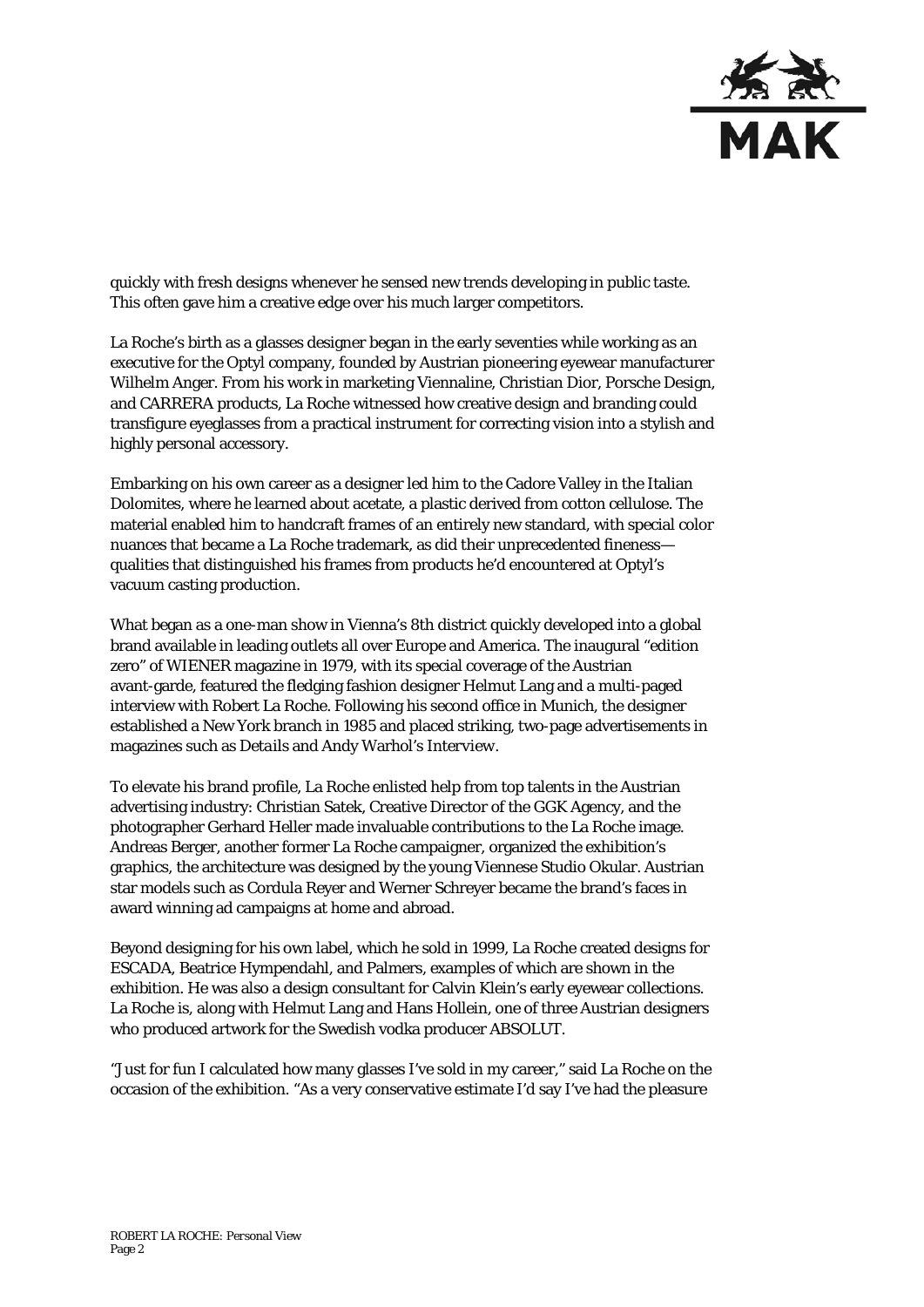

of making four million customers not only see better, but also look better. Thinking about that gives me a lot of satisfaction, and it's how I like to sum up my life's work. Every one of those frames bears my name, as well as the word 'Vienne'—a little reference to the city of their origin, a metropolis of creativity, culture, and design."

Numerous original vintage La Roche models – from the sophisticated to the eccentric are available for sale in the MAK Design Shop.

The exhibition *ROBERT LA ROCHE: Personal View* is graciously supported by Eyewear Solutions GmbH, Essilor Austria, and Generali Insurance AG.

Press photos are available for download at MAK.at/press.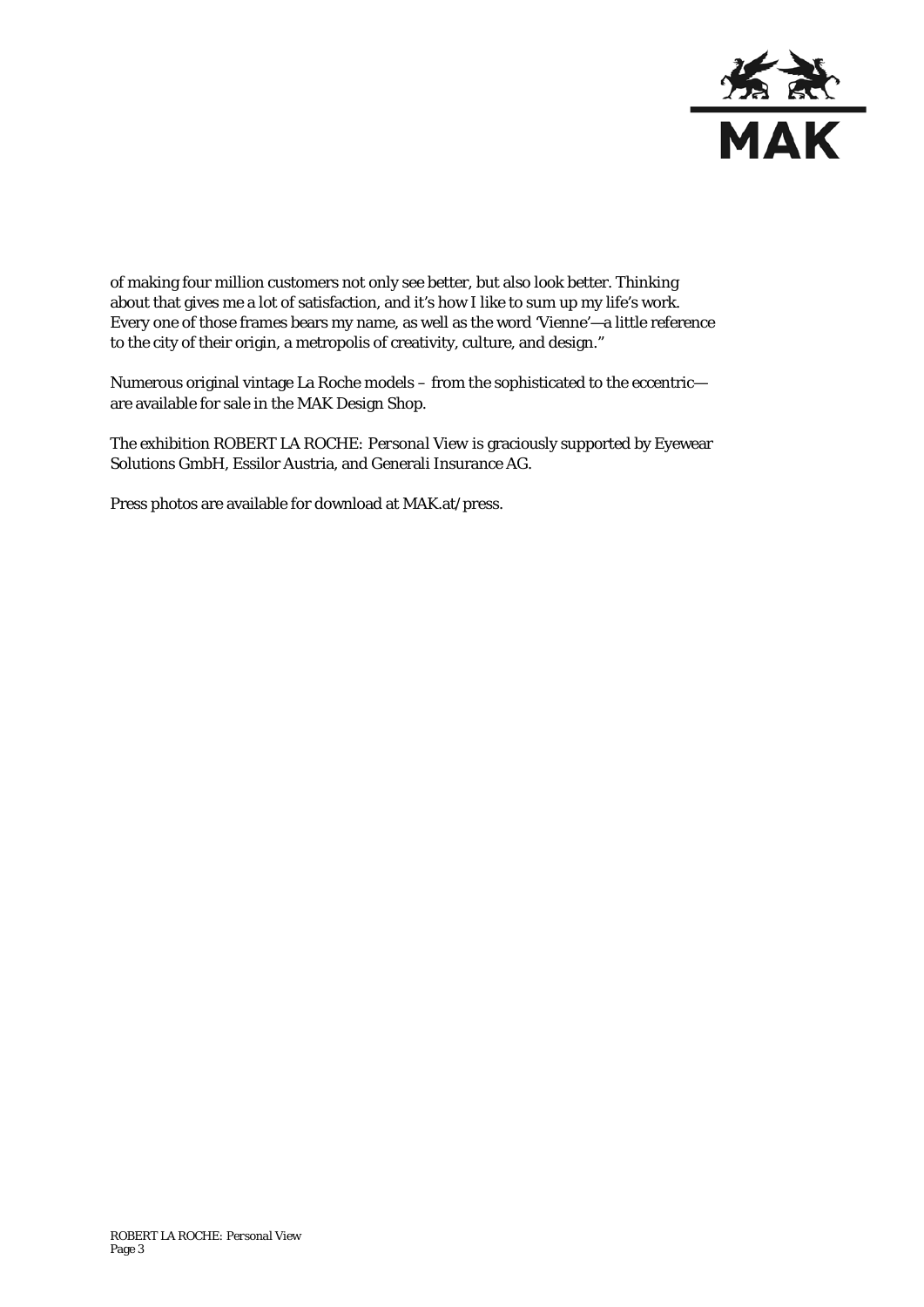

#### **Supplemental Program**

#### **Guided tours**

#### **Dialogue Tours**

Sun, 15.5.2016, 4–5 p.m. **Global Eyewear** Dialogue tour with Robert La Roche Robert La Roche's eyewear conquered the world from Vienna. What explains this success? How has the work of designers changed over the past 40 years?

Sun, 12.6.2016, 4–5 p.m. **Glasses as Eye-Catchers** A dialogue tour with Andreas Berger, creative director and partner at kratkys.net, previously an advertising designer for Robert La Roche at GGK A journey through three decades of legendary ad campaigns: How do advertisements for a product such as glasses work? How much is craftsmanship still a part of ad design today?

Please register in advance: T +43 1 711 36-297, beate.lex@MAK.at

#### **MAK SENIORS**

Wed, 18.5.2016, 3 p.m. Tour of the exhibition followed by further discussion in the restaurant Salonplafond im MAK, total price:  $\in$  15 Please register in advance: T +43 1 711 36-298, education@MAK.at

**Special Tours** available on request: T +43 1 711 36-298, [education@MAK.at](mailto:education@MAK.at)

#### **MAK Design Kids**

Sat, 21.5.2016 and 17.9.2016, 2–4 p.m. **Transparent: Design Glasses Like a Professional** Workshop for 8- to 12-year-olds (unaccompanied) How are glasses made? Along with Robert La Roche, who has designed over 1 000 pairs of glasses over the course of his life, we will learn about the entire design process by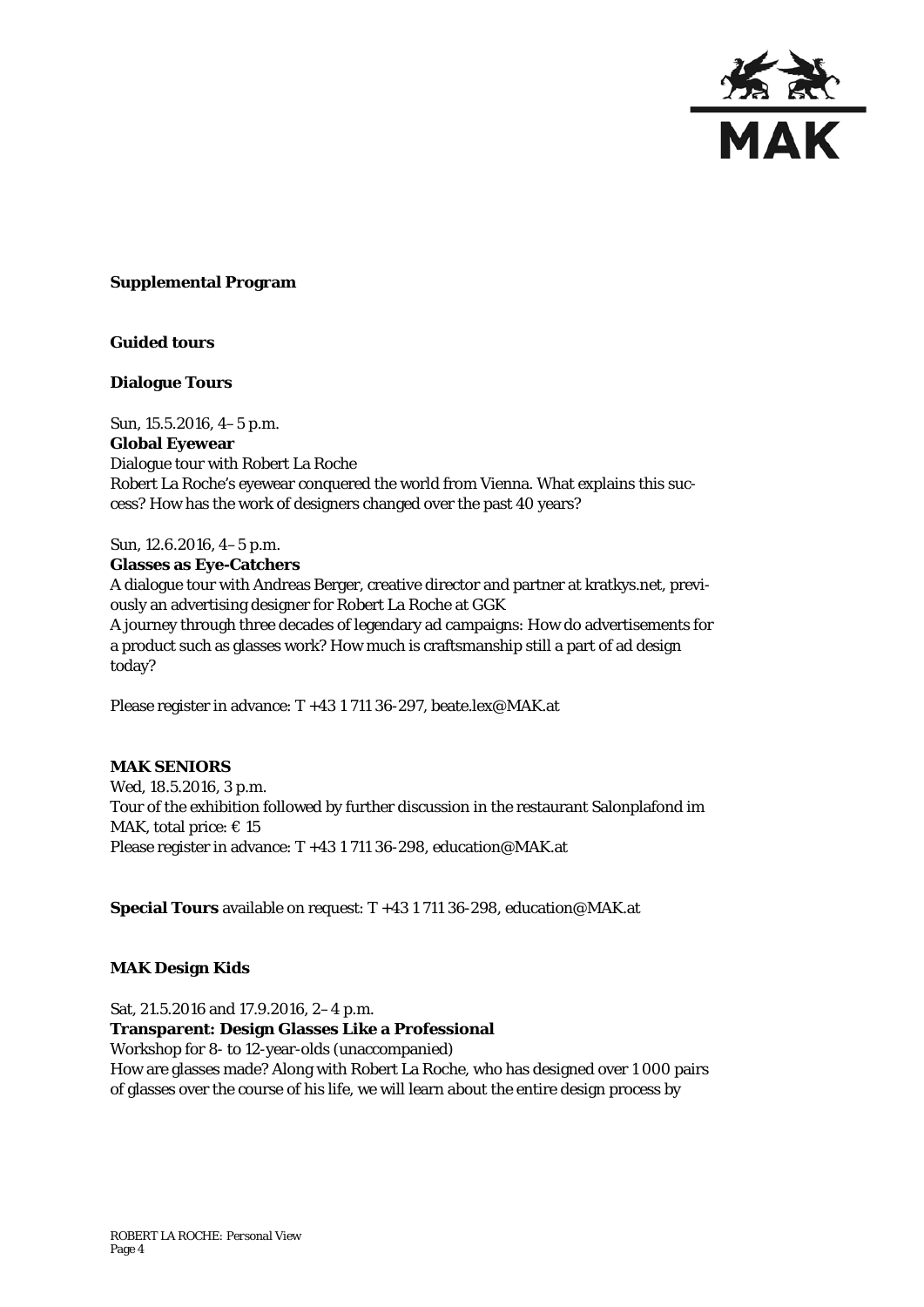

taking on the role of designers and making our own prototypes. Number of participants is limited. Please register in advance (by the Thursday before your preferred date): T +43 1 711 36-297, [designkids@MAK.at](mailto:designkids@MAK.at) Cost:  $\in 7.50$ 

### **Program for School Classes (6- to 12-Year-Olds)**

### **Insights**

Tour and experiential workshop (duration: 2 hours) Whether circular, oval, or pink, many of us wear glasses. In this exhibition we'll focus on glasses and gain insights into the craft of eyewear design. Afterward, LICHT FÜR DIE WELT will tell us about the day-to-day lives of blind people: We'll learn how to get around with a cane while blindfolded and try reading brail. Information and registration: T +43 1 711 36-297, [beate.lex@MAK.at](mailto:beate.lex@MAK.at)

Tours and events are held in German, unless stated otherwise. Meeting place for all guided tours and events: MAK Columned Main Hall Additional information is available at MAK.at.

## **Exhibition Talks**

#### Tue, 31.5.2016, 6–7 p.m., MAK FORUM

# **Where Glasses Are Not Just Lifestyle Products, but Lifesavers**

Designer Robert La Roche in conversation with actor, moderator, and author Chris Lohner, ambassador for Licht für die Welt, on the need for seeing aids in developing countries.

Tue, 7.6.2016, 6–7 p.m., MAK FORUM **How Are Glasses Marketed?**

Founder Robert La Roche in conversation with graphic designer Christian Satek and photographer Gerhard Heller, both of whom played a key role in the design of the ad campaign.

Tue, 14.6.2016, 6–7 p.m., MAK FORUM **How Are Glasses Designed?**

Robert La Roche, the doyen of eyewear design, in conversation with two newcomers from Austria: Christoph Egger (gloryfy) and Christian Wolf (Rolf Spectacles) will offer a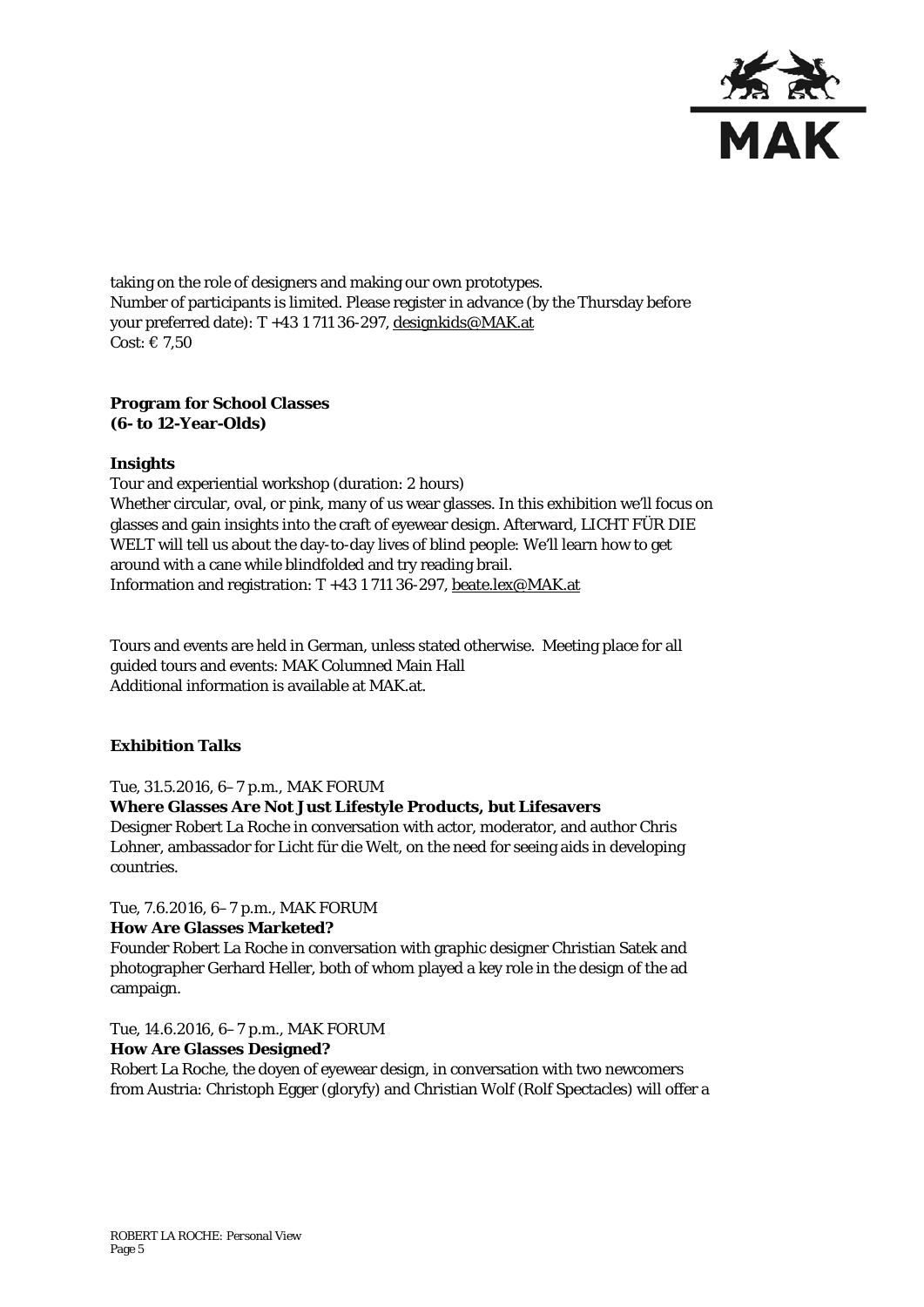

glimpse behind the scenes of their design work and marketing strategies.

### **Eyewear Consultation**

Sun, 25.9.2016, 2–6 p.m., MAK Columned Main Hall **See Better, Look Better** At the closing of the exhibition, designer Robert La Roche as well as opticians Petra Geiling and Philipp Bischl will advise museum visitors. Selected examples of his original vintage glasses will be available then and for the entire duration of the exhibition at the MAK Design Shop.